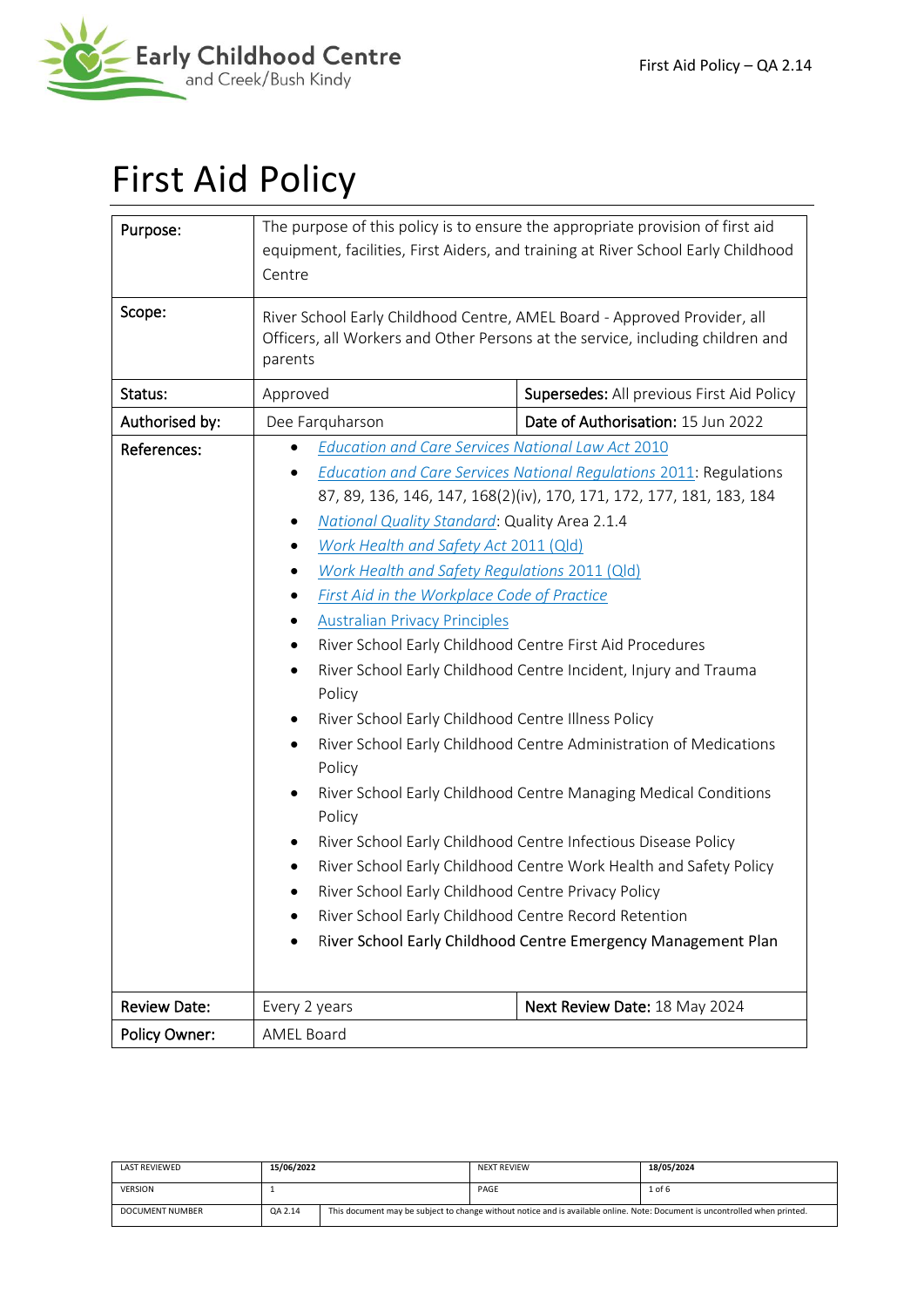

## **Policy Statement**

River School Early Childhood Centre is committed to the provision of appropriate first aid to Workers and Other Persons as required under the *Work Health and Safety Act* 2010 and associated *Regulations,* and the *Education and Care Services National Law Act* 2011 and associated *Regulations*.

The provision of appropriate first aid will include the adequate provision of and access to:

- First aid equipment, including first aid kits;
- First aid facilities; and
- First Aiders, including appropriate training.

The determination of what is an adequate provision will be determined by River School Early Childhood Centre in accordance with the relevant legislation, having regarded to:

- a) The nature of the work being carried out at the workplace; and
- b) The nature of the hazards at the workplace; and
- c) The size and location of the workplace; and
- d) The number and composition of the Workers and Other persons at the workplace.

### **First aid equipment**

In accordance with the *First Aid in the Workplace Code of Practice*, River School Early Childhood Centre will ensure that all Workers are able to access a first aid kit. Taking into account the risk due to the specific needs of the service, this means that at least three first aid kits will be provided.

Based on the risk assessment of the needs of the service, basic kits will be provided as well as additional equipment for serious burns/remote workplaces/other risk factors of the specific this service. Kits will be purchased from a reputable provider and will comply with the *Code of Practice* content and design requirements.

First aid kits will be kept in prominent, accessible locations where they are able to be retrieved promptly by Workers, whilst remaining inaccessible to children. At River School Early Childhood Centre this means that kits will be stored as follows:

- 1. In children's bathroom on top of medicine cabinet
- 2. In kitchen on top of storage cabinet
- 3. In the storage shed at the yarning circle for use at the creek environment

### **First aid facilities**

In accordance with the *Code of Practice*, River School Early Childhood Centre will ensure that adequate first aid facilities are available at the service. Taking into account the risk due to the specific needs of the service, this means that a quiet area in the staff room or director's office. A telephone is available in the office as well as a cordless phone. The facility will provide comfort and privacy in the event of first aid that requires more than a simple band-aid.

| LAST REVIEWED          | 9/03/2022 |                                                                                                                             | <b>NEXT REVIEW</b> | 11/03/2024 |
|------------------------|-----------|-----------------------------------------------------------------------------------------------------------------------------|--------------------|------------|
| <b>VERSION</b>         |           |                                                                                                                             | PAGE               | $2$ of 6   |
| <b>DOCUMENT NUMBER</b> | QA 2.14   | This document may be subject to change without notice and is available online. Note: Document is uncontrolled when printed. |                    |            |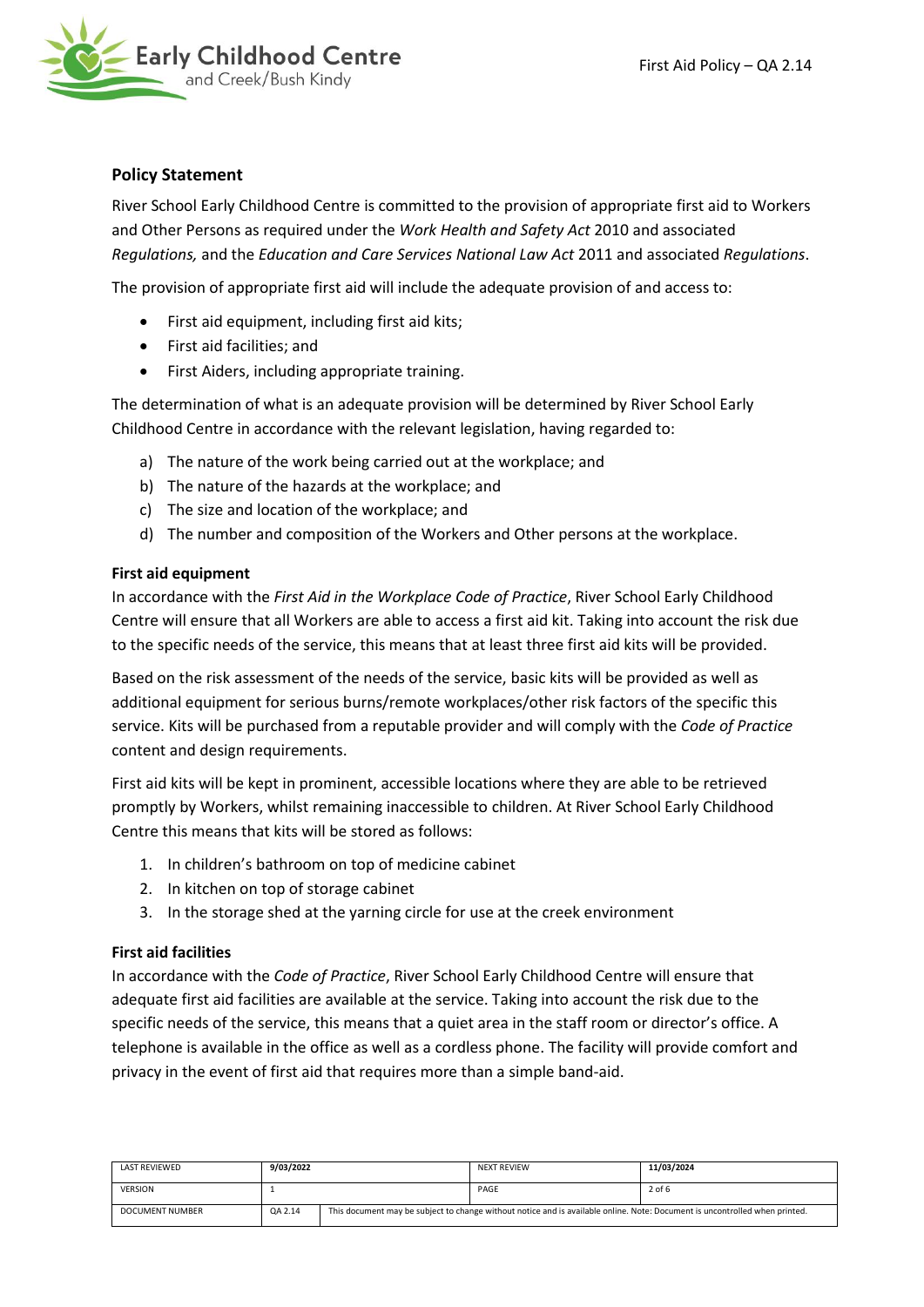

### **First Aiders**

In accordance with the *Code of Practice*, River School Early Childhood Centre will ensure that adequate First Aiders are always available at the service. Taking into account the risk due to the specific needs of the service, this means that a First Aider will be immediately available in an emergency at all times, at any time the centre is open during licensed hours of 7:30am to 5:30pm.

- A minimum of 1 person with a current approved first aid qualification; and
- A minimum of 1 person with current approved anaphylaxis management training; and
- A minimum of 1 person with current approved emergency asthma management training.

The same person may hold one or more of these qualifications.

River School Early Childhood Centre will ensure that adequate training is undertaken with an approved provider and refreshed as required, and that rosters are appropriately scheduled to fulfil the commitment to the minimum number of First Aiders.

First Aiders at the service are responsible for restocking and maintaining first aid kits and equipment.

## **Definitions**

Definitions relevant to this policy include:

**First aid:** is the immediate treatment or care given to a person suffering from an injury or illness until more advanced care is provided or the person recovers

**First Aider:** is a person who has successfully completed a nationally accredited training course or an equivalent level of training, as approved by the Australian Children's Education and Care Quality Authority, that has given them the competencies required to administer first aid or undertake anaphylaxis management or emergency asthma management.

**First aid equipment:** includes first aid kits and other equipment used to treat injuries and illnesses

**First aid facilities:** include first aid rooms, health centres, clean water supplies and other facilities needed for administering first aid

**Officer**: An officer under the WHS Act includes:

- an officer under section 9 of the Corporations Act 2001 (Cth)
- an officer of the Crown within the meaning of section 247 of the WHS Act, and
- an officer of a public authority within the meaning of section 252 of the WHS Act. A partner in a partnership or an elected member of a local authority is not an officer while acting in that capacity.

**Person conducting a business or undertaking (PCBU)**: A PCBU is an umbrella concept which intends to capture all types of working arrangements or relationships. A PCBU includes a:

- company
- unincorporated body or association

| LAST REVIEWED   | 9/03/2022 |                                                                                                                             | <b>NEXT REVIEW</b> | 11/03/2024 |
|-----------------|-----------|-----------------------------------------------------------------------------------------------------------------------------|--------------------|------------|
| <b>VERSION</b>  |           |                                                                                                                             | PAGE               | 3 of 6     |
| DOCUMENT NUMBER | QA 2.14   | This document may be subject to change without notice and is available online. Note: Document is uncontrolled when printed. |                    |            |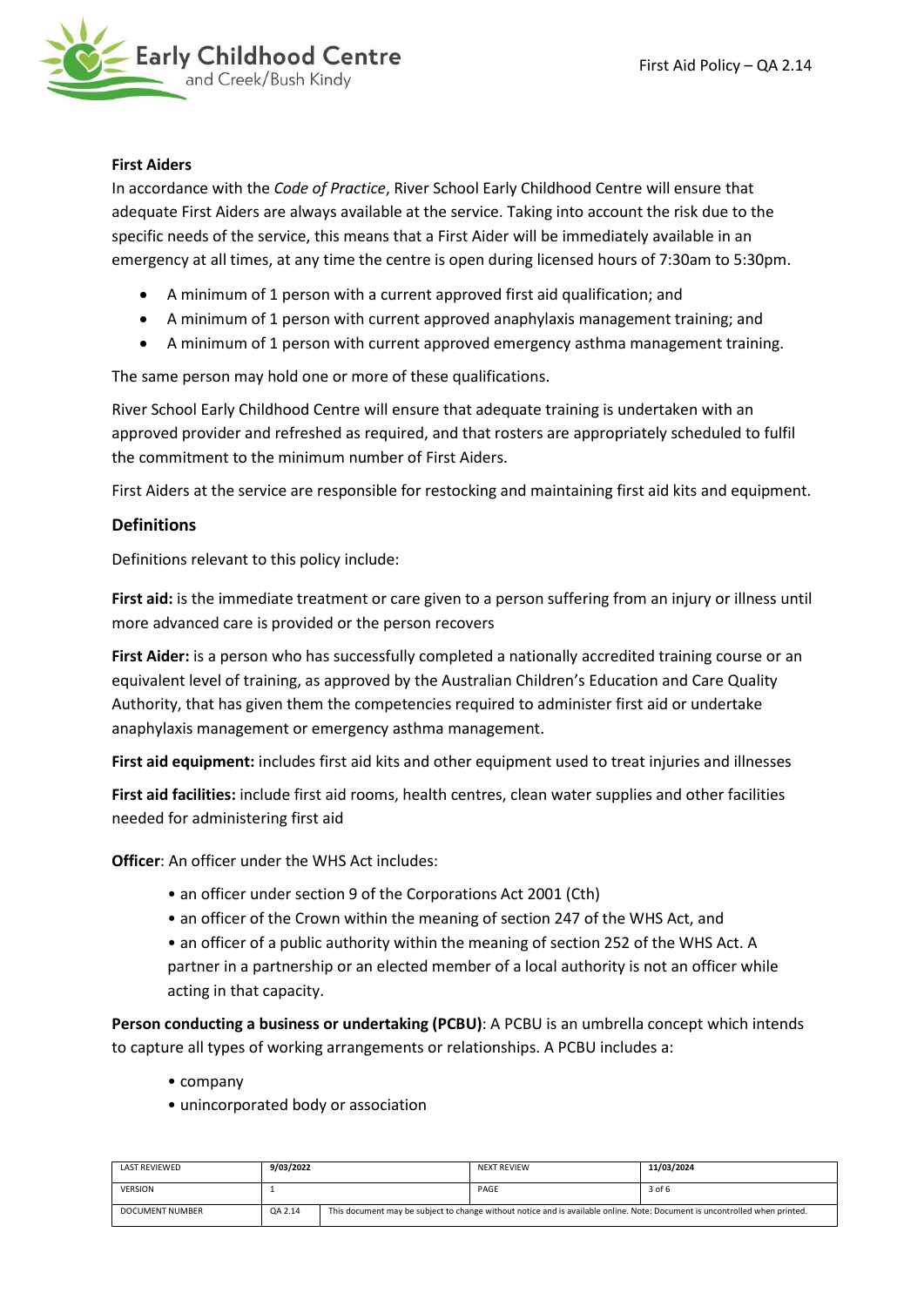

• sole trader or self-employed person. Individuals who are in a partnership that is conducting a business will individually and collectively be a PCBU.

**Worker**: Any person who carries out work for a person conducting a business or undertaking, including work as an employee, contractor, or subcontractor (or their employee), self-employed person, outworker, apprentice or trainee, work experience student, employee of a labour hire company placed with a 'host employer' or a volunteer

## **Responsibilities**

## **Person Conducting a Business or Undertaking**

In its legal role as a Person Conducting a Business or Undertaking, River School Early Childhood Centre Ananda Marga Education Limited Board, the Approved Provider, must undertake its role and responsibilities under the legislation in accordance with this Policy and the River School Early Childhood Centre Work Health and Safety Policy. Specifically in relation to first aid, the service will:

- Under the *Work Health and Safety Regulations* 2011:
	- 1. Provide first aid equipment, and ensure that that each Worker has access to the equipment; and
	- 2. Ensure that an adequate number of Workers are trained to administer first aid and that Workers have access to these First Aiders;
- Under the *Education and Care Services National Regulations*:
	- 1. Provide an appropriate number of first aid kits, which are suitably equipped and easily recognisable and accessible to adults;
	- 2. Ensure that persons are immediately available who have a current approved first aid qualification, anaphylaxis management training and emergency asthma management training; and
	- 3. Develop a policy and procedure in relation to the administration of first aid.

## **Officers**

In their legal role as Officers, River School Early Childhood Centre's Approved Provider and Nominated Supervisor, must undertake their role and responsibilities under the legislation and in relation to first aid in accordance with this Policy and the River School Early Childhood Centre Work Health and Safety Policy, including:

• If River School Early Childhood Centre has a duty or obligation under the legislation, an Officer will exercise due diligence to ensure that the service complies with that duty or obligation.

### **Workers**

In their legal role as Workers, all employees of River School Early Childhood Centre, including the Approved Provider and the Nominated Supervisor, contractors and subcontractors and their employees, employees of a labour hire company who has been assigned to work in the service, outworkers, apprentices, trainees, students gaining work experience and volunteers, must undertake their role and responsibilities under the legislation and in relation to first aid as follows:

| LAST REVIEWED          | 9/03/2022 |                                                                                                                             | <b>NEXT REVIEW</b> | 11/03/2024 |
|------------------------|-----------|-----------------------------------------------------------------------------------------------------------------------------|--------------------|------------|
| <b>VERSION</b>         |           |                                                                                                                             | PAGE               | 4 of 6     |
| <b>DOCUMENT NUMBER</b> | QA 2.14   | This document may be subject to change without notice and is available online. Note: Document is uncontrolled when printed. |                    |            |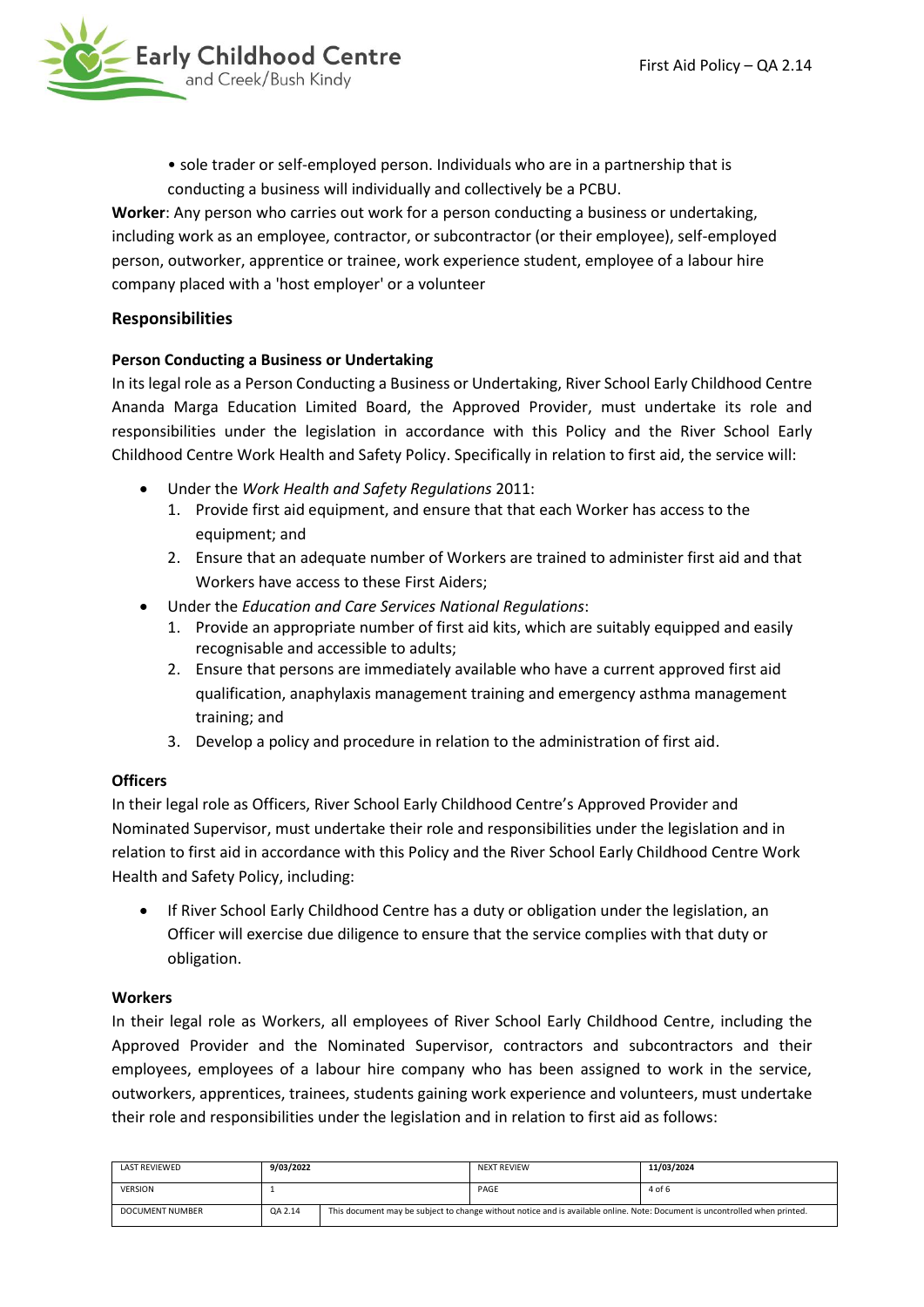

- 1. Take reasonable care for his or her own health and safety; and
- 2. Take reasonable care that his or her acts or omissions do not adversely affect the health and safety of others; and
- 3. Comply, so far as the Worker is reasonably able, with any reasonable instruction that is given by River School Early Childhood Centre to allow compliance with the legislation; and
- 4. Co-operate with any reasonable policy or procedure of River School Early Childhood Centre relating to health or safety at the service, that has been notified to Workers.

## **Responsibilities of Others at the Service**

In their legal role as Other Persons at the service, children, parents and visitors, must undertake their role and responsibilities under the legislation and in relation to first aid as follows:

- 1. Take reasonable care for his or her own health and safety; and
- 2. Take reasonable care that his or her acts or omissions do not adversely affect the health and safety of others; and
- 3. Comply, so far as the person is reasonably able, with any reasonable instruction that is given by River School Early Childhood Centre.

# **First Aiders**

First Aiders have a dual role as a Worker and a First Aider. In relation to their specific first aid role, First Aiders at River School Early Childhood Centre must undertake their role and responsibilities under the legislation and in relation to first aid as follows:

- 1. Undertake a current approved training course in first aid and/or anaphylaxis management training and/or emergency asthma management training, and update the training as required;
- 2. Provide first aid treatment when required in accordance with the training received;
- 3. Monitor access to the first aid kit and ensure any items used are replaced as soon as practicable after use;
- 4. Undertake regular checks (after each use or, if the kit is not used, at least once every 12 months) to ensure the kit contains a complete set of the required items (an inventory list in the kit should be signed and dated after each check);
- 5. Ensure that items are in good working order, have not deteriorated and are within their expiry dates and that sterile products are sealed and have not been tampered with;
- 6. Keep a record of any first aid treatment given, noting that all first aid treatment records are subject to requirements under the River School Early Childhood Centre Privacy and Record Retention Policies; and
- 7. Provide reports to Centre Director, Nominated Supervisor and Approved Provider as required, in accordance with River School Early Childhood Centre Privacy Policy.

| LAST REVIEWED          | 9/03/2022 |                                                                                                                             | <b>NEXT REVIEW</b> | 11/03/2024 |
|------------------------|-----------|-----------------------------------------------------------------------------------------------------------------------------|--------------------|------------|
| <b>VERSION</b>         |           |                                                                                                                             | PAGE               | 5 of 6     |
| <b>DOCUMENT NUMBER</b> | QA 2.14   | This document may be subject to change without notice and is available online. Note: Document is uncontrolled when printed. |                    |            |